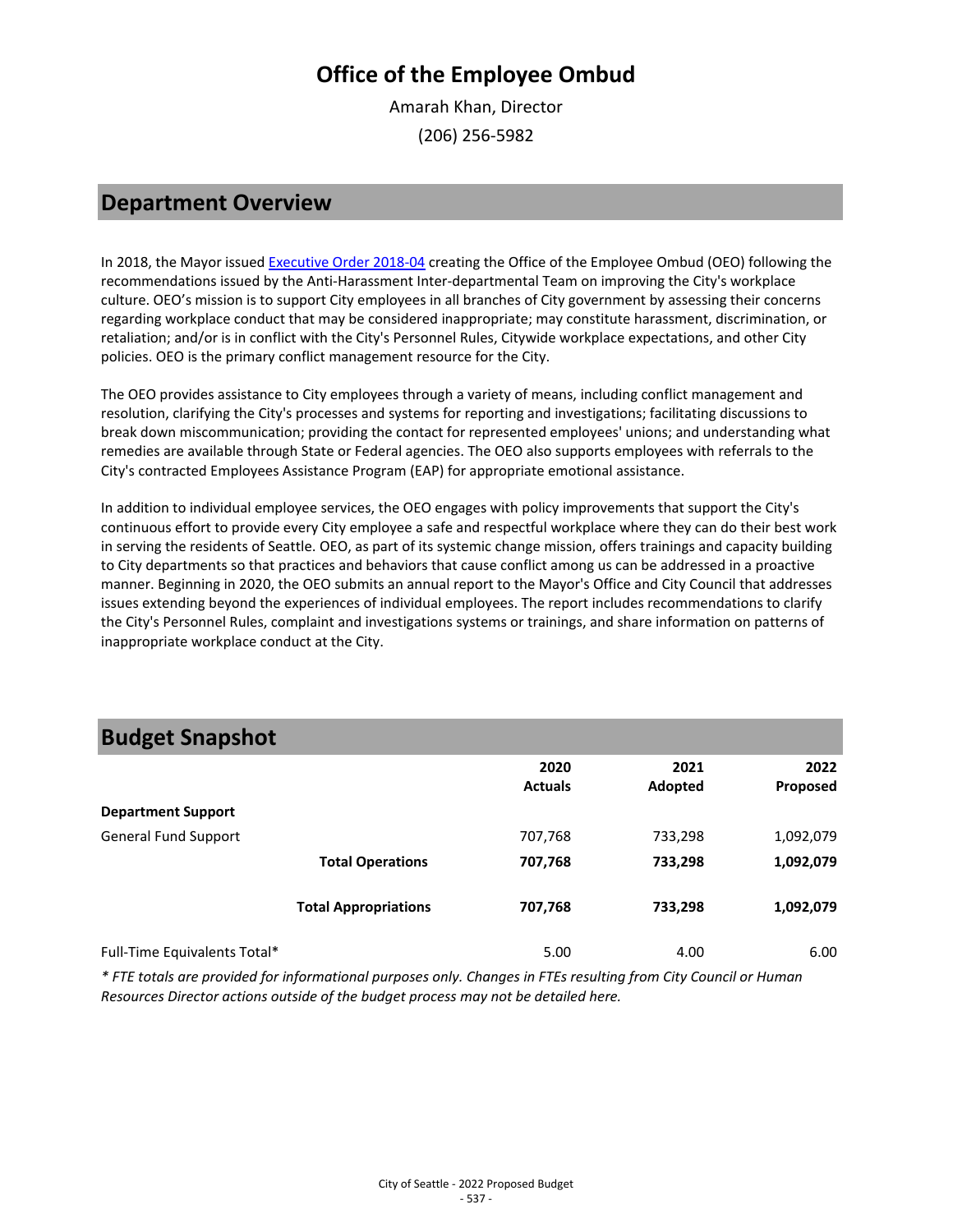#### **Budget Overview**

The 2022 Proposed Budget furthers the Mayor's commitment to the Office of the Employee Ombud and the growth necessary to carry out the office's mission. Since the creation of the department in the second quarter of 2019, it has received over 500 requests for assistance. In order to be able to keep up with the growing need, the proposed budget adds two additional positions: one position will serve as the coordinator for anti-hate crimes and crimes of bias training and development; another position will provide administrative support to the director and office.

The 2022 Proposed Budget also provides for citywide technical adjustments related to space sublease costs, internal services costs, and personnel costs.

| <b>Incremental Budget Changes</b> |  |  |
|-----------------------------------|--|--|
|-----------------------------------|--|--|

#### **Office of the Employee Ombud**

|                                                 | <b>Dollars</b> | <b>FTE</b> |
|-------------------------------------------------|----------------|------------|
| 2021 Adopted Budget                             | 733,298        | 4.00       |
| <b>Baseline</b>                                 |                |            |
| Citywide Adjustments for Standard Cost Changes  | 49,395         |            |
| <b>Baseline Adjustments for Personnel Costs</b> | 20,867         |            |
| <b>Proposed Operating</b>                       |                |            |
| Increase Anti-Hate Crimes Training Capacity     | 151,701        | 1.00       |
| Increase Administrative Support Capacity        | 87,618         | 1.00       |
| <b>Proposed Technical</b>                       |                |            |
| Space Sublease Costs                            | 49,200         |            |
| <b>Total Incremental Changes</b>                | \$358,781      | 2.00       |
| <b>Total 2022 Proposed Budget</b>               | \$1,092,079    | 6.00       |

### **Description of Incremental Budget Changes**

|                                                       | <b>Baseline</b> |
|-------------------------------------------------------|-----------------|
| <b>Citywide Adjustments for Standard Cost Changes</b> |                 |
| Expenditures                                          | \$49.395        |

Citywide technical adjustments made in the baseline phase reflect changes to internal services costs, including rates from the Department of Finance & Administrative Services, Seattle Information Technology Department, Seattle Department of Human Resources, and for healthcare, retirement and industrial insurance charges for the department. These adjustments reflect initial assumptions about these costs and inflators early in the budget process.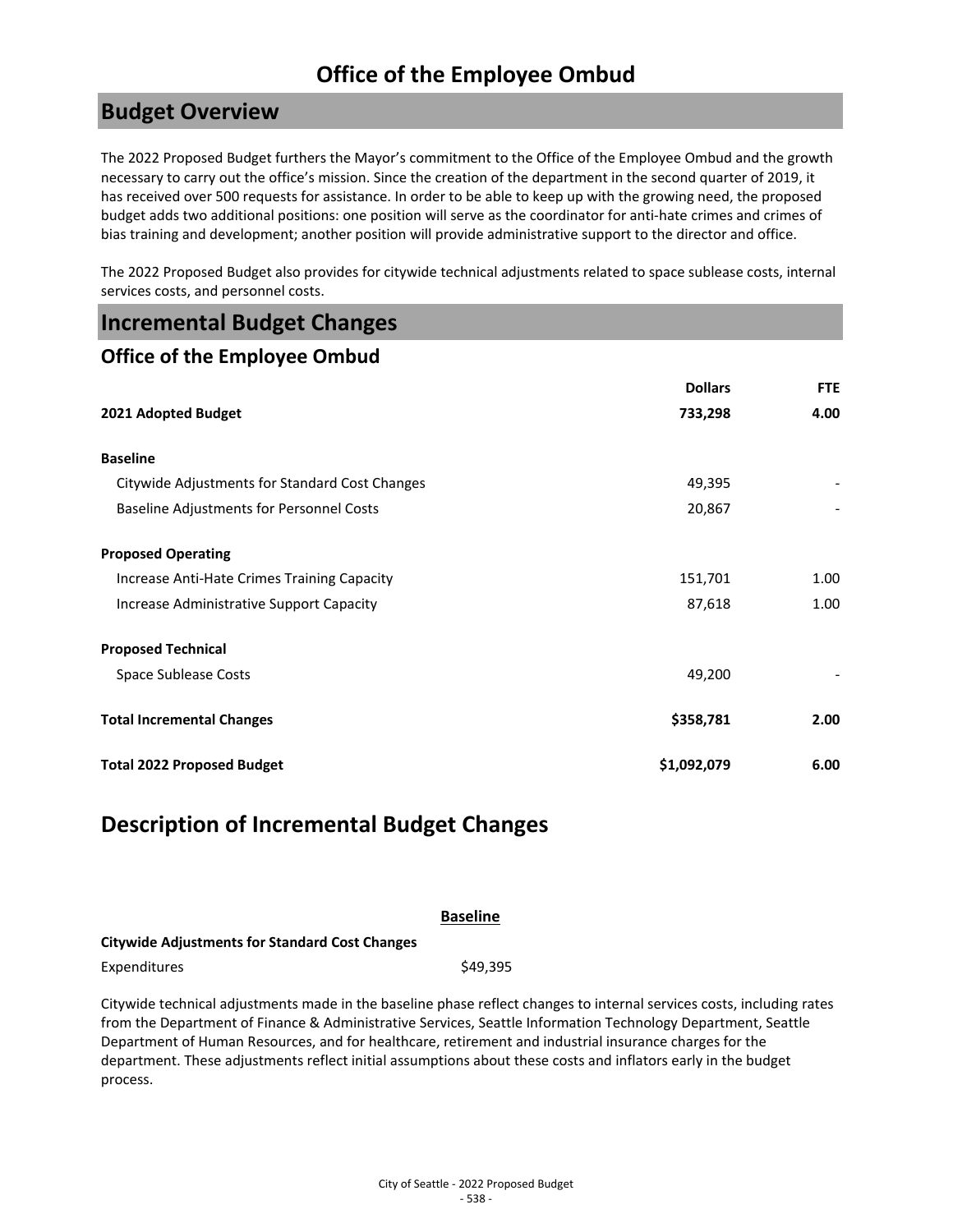| <b>Baseline Adjustments for Personnel Costs</b>    |                                                                                                                                                                                                                                                                                                                                                                                                                                                                                |  |
|----------------------------------------------------|--------------------------------------------------------------------------------------------------------------------------------------------------------------------------------------------------------------------------------------------------------------------------------------------------------------------------------------------------------------------------------------------------------------------------------------------------------------------------------|--|
| Expenditures                                       | \$20,867                                                                                                                                                                                                                                                                                                                                                                                                                                                                       |  |
|                                                    | This centrally administered change adjusts appropriations to restore the annual wage increase for non-represented<br>Executives, Managers and Strategic Advisors, which was forgone in 2021 due to financial constraints.                                                                                                                                                                                                                                                      |  |
|                                                    | <b>Proposed Operating</b>                                                                                                                                                                                                                                                                                                                                                                                                                                                      |  |
| <b>Increase Anti-Hate Crimes Training Capacity</b> |                                                                                                                                                                                                                                                                                                                                                                                                                                                                                |  |
| Expenditures                                       | \$151,701                                                                                                                                                                                                                                                                                                                                                                                                                                                                      |  |
| <b>Position Allocation</b>                         | 1.00                                                                                                                                                                                                                                                                                                                                                                                                                                                                           |  |
| as well as Seattle City Council Ordinance 126308.  | This item creates a 1.0 FTE Strategic Advisor 1, Exempt pocket in the Office of the Employee Ombud (OEO), and<br>increases ongoing appropriation authority by \$151,701 to OEO. The ongoing body of work for this position is training<br>development and coordination related to anti-hate crimes and crimes of bias within City departments. This body of<br>work was created in response to the Mayor's Executive Order 2020-01: Addressing Hate Crimes and Crimes of Bias, |  |
| <b>Increase Administrative Support Capacity</b>    |                                                                                                                                                                                                                                                                                                                                                                                                                                                                                |  |
| Expenditures                                       | \$87,618                                                                                                                                                                                                                                                                                                                                                                                                                                                                       |  |
| <b>Position Allocation</b>                         | 1.00                                                                                                                                                                                                                                                                                                                                                                                                                                                                           |  |

This item creates a 1.0 FTE Administrative Specialist I pocket in the Office of the Employee Ombud (OEO), and increases ongoing appropriation authority by \$87,618 to OEO. The ongoing body of work for this position is administrative support, including, but not limited to, case intake, scheduling, ordering supplies, and developing marketing materials.

|                      | <b>Proposed Technical</b> |
|----------------------|---------------------------|
| Space Sublease Costs |                           |
| Expenditures         | \$49,200                  |

This items increases one-time appropriation authority by \$49,200 to the Office of the Employee Ombud (OEO) for office sublease costs in 2022. Through December 31, 2022, OEO will sublease office space from the City Attorney's Office, located in Columbia Tower, at the same rate of OEO's prior office lease costs in Seattle City Hall. Prior office lease costs were included in the standard costs and rates that OEO paid to the Department of Finance & Administrative Services in 2019 and 2020.